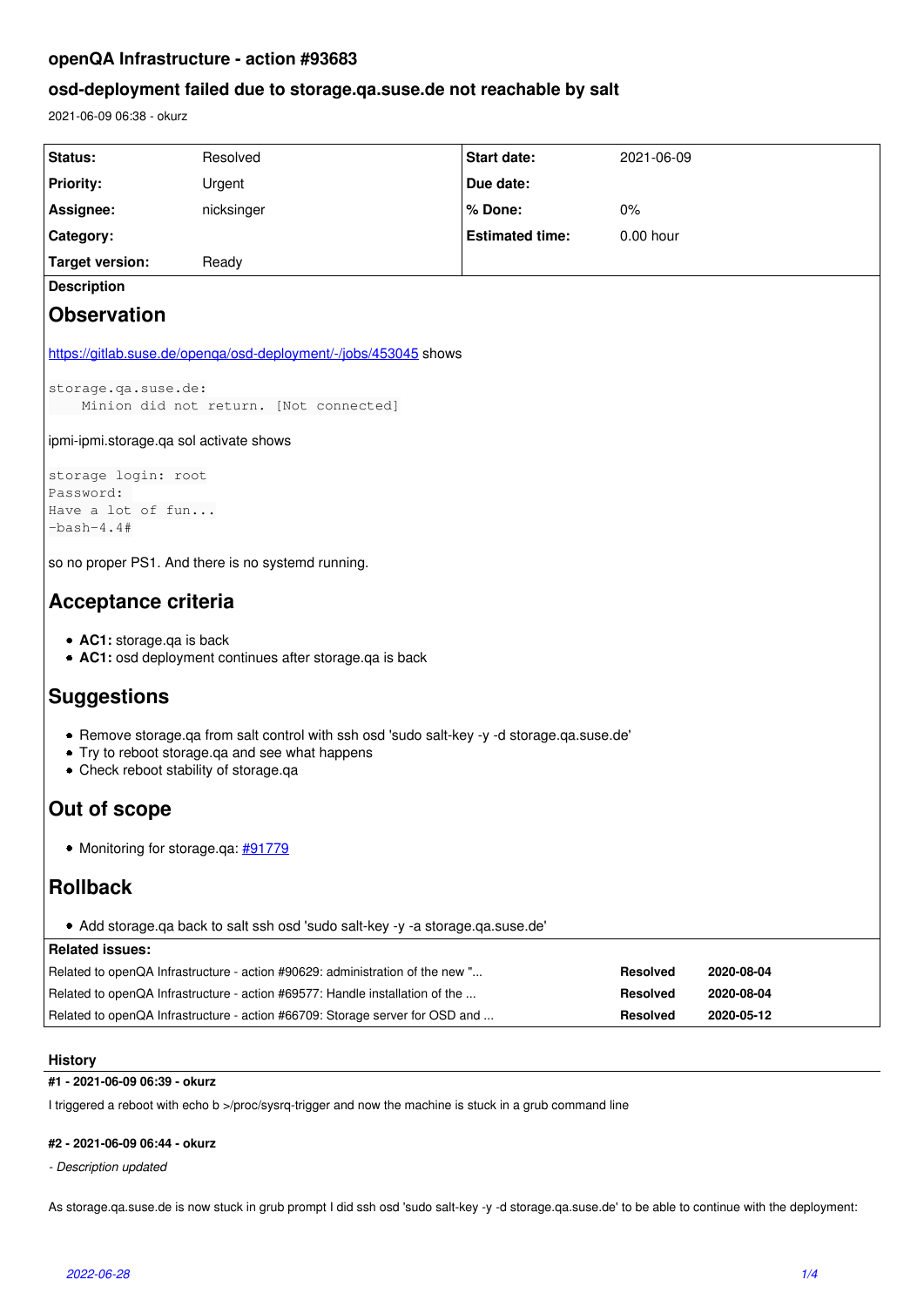#### **#3 - 2021-06-09 16:01 - cdywan**

Since I made the mistake of thinking Oli was investigating this issue earlier: The above is just the MR to drop storage.ga.suse.de from salt.

- A naive ssh storage.qa.suse.de appears to time out here, so *something* is responding but not really
- IPMI command from [workerconf.sls](https://gitlab.suse.de/openqa/salt-pillars-openqa/-/blob/master/openqa/workerconf.sls#L1116) connects successfully
- exiting *grub* landed me in UEFI
- After waiting a little while for "Checking Media Presence" to do something I am back in *grub*
- *local* puts me back in the *grub* command line
- *normal* doesn't work

Do we havy any documentation on what should be booted here? Devices used?

#### **#4 - 2021-06-09 19:11 - okurz**

cdywan wrote:

Since I made the mistake of thinking Oli was investigating this issue earlier: The above is just the MR to drop storage.qa.suse.de from salt.

#### It was not a "MR", just a command

Do we havy any documentation on what should be booted here? Devices used?

Search for previous tickets about the host, e.g. look for "storage". nicksinger conducted the installation of the host. I assume no profile for automated installation exists, e.g. no autoyast profile, just a manual installation. Although I am thinking for all newly installed machines we should aim for a completely automated installation from autoyast.

### **#5 - 2021-06-10 07:45 - nicksinger**

*- Status changed from Workable to In Progress*

*- Assignee set to nicksinger*

The machine is in a really strange state. I've booted a rescue media and chrooted into the rootfs (on nvme0n1p2) where many things seem to be missing. E.g. zypper is missing (the whole /usr/bin folder is missing) and also snapper is not present. However the files are present in snapshots. I will check if I can maybe restore one of the snapshots and investigate why blew up the OS there

#### **#6 - 2021-06-10 11:58 - nicksinger**

After playing around with the btrfs on there I realized that the system is mounting snapshot 1 as default (described as "first root filesystem" by snapper). This snapshot really contains almost nothing. I was able to manually mount snapshot 33 (the most recent one) with btrfs mount /dev/nvme0n1p2 /mnt/mychroot -o subvol=@/.snapshots/33/snapshot and chroot into that snapshot. It was ro (as snapshots always are) but snapper was installed in there so I could do a snapper rollback 33 which created snapshot 35 (writable copy of #33) and set it as default. After a mount -a inside the chroot I executed grub2-mkconfig -o /boot/grub2/grub.cfg just to make sure the correct grub files are generated again. With these changes I was able to reboot the machine again normally. However, for some reason polkit.service fails to come up now which (I assume) results in no network. Investigating further if this can easily be fixed now

### **#7 - 2021-06-10 12:16 - nicksinger**

got polkit (and cron) back and running by manually creating /var/lib/polkit/ and /var/spool/cron/. Did another system upgrade and rebooted 3 times without issues. I'm declaring the machine as stable again but I have absolutely no clue how this could happen without somebody manually deleting files.

#### **#8 - 2021-06-10 12:22 - okurz**

Hi Nick, this is great. Thank you for the quick reaction and detailed update.

cdywan wrote:

Do we havy any documentation on what should be booted here? Devices used?

can you remind us about that context? Should we consider cheap redeploys based on autoyast profiles?

#### **#9 - 2021-06-10 12:23 - nicksinger**

*- Status changed from In Progress to Resolved*

I've added the machine back to salt on OSD and ran an highstate to see if maybe this caused the destruction. But everything went smooth and another reboot showed that the machine can be considered stable for now: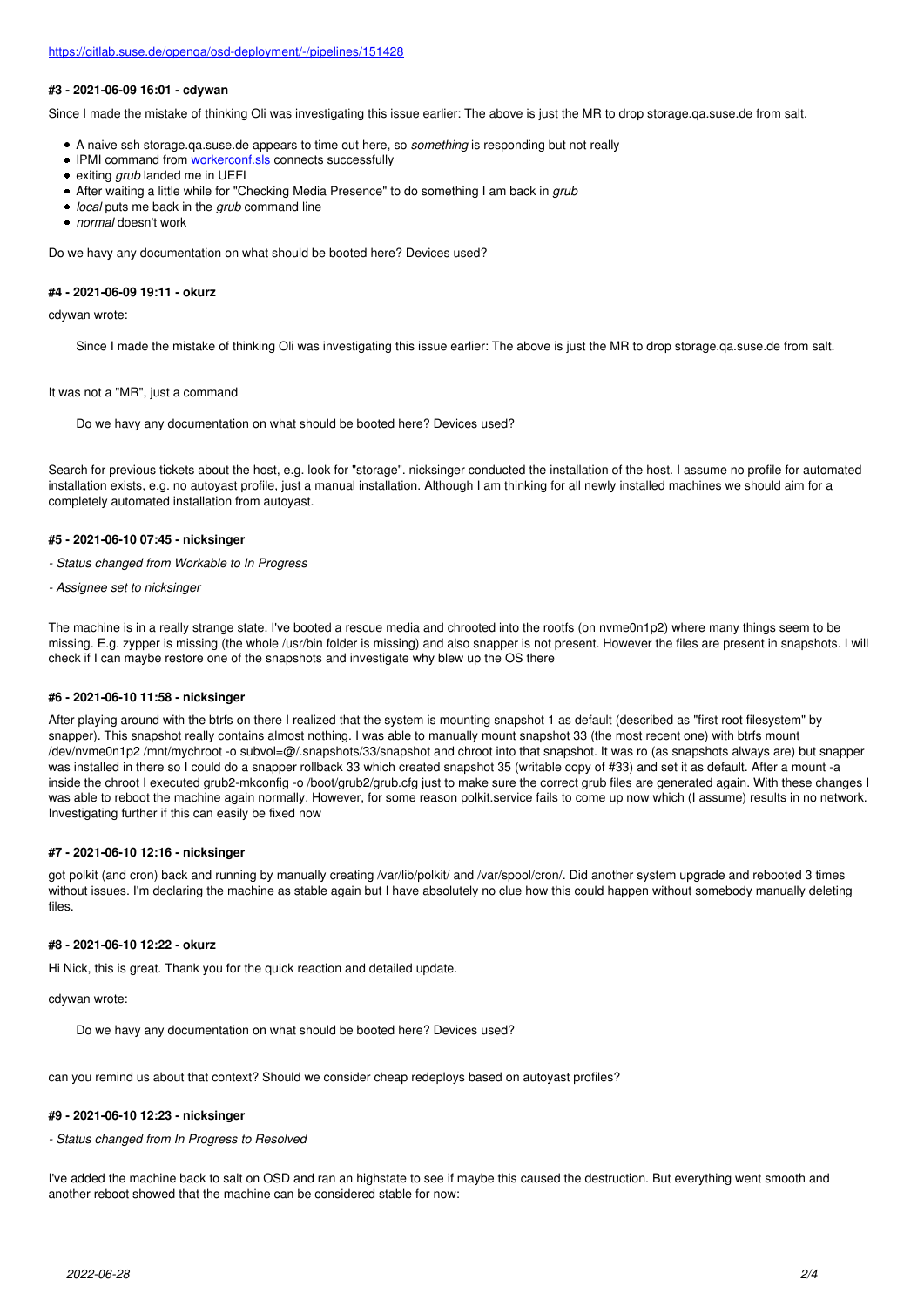```
openqa:~ # salt-key -y -a storage.qa.suse.de
The following keys are going to be accepted:
Unaccepted Keys:
storage.qa.suse.de
Key for minion storage.qa.suse.de accepted.
openqa:~ # salt 'storage.qa.suse.de' test.ping
storage.qa.suse.de:
        True
openqa:~ # salt 'storage.qa.suse.de' state.highstate
storage.qa.suse.de:
Summary for storage.qa.suse.de
--------------
Succeeded: 192<br>Failed: 0
Failed\cdot--------------
Total states run:     192
Total run time: 7.146 s
```
### **#10 - 2021-06-10 12:26 - nicksinger**

#### okurz wrote:

Hi Nick, this is great. Thank you for the quick reaction and detailed update.

#### cdywan wrote:

Do we havy any documentation on what should be booted here? Devices used?

can you remind us about that context? Should we consider cheap redeploys based on autoyast profiles?

I think it could help even though it masks problems which I don't like. However, instead of autoyast I'd take a look into the yomi project to have an installation based on salt.

#### **#11 - 2021-06-10 19:55 - okurz**

*- Related to action #90629: administration of the new "Storage Server" added*

#### **#12 - 2021-06-10 19:55 - okurz**

*- Related to action #69577: Handle installation of the new "Storage Server" added*

#### **#13 - 2021-06-10 19:56 - okurz**

*- Related to action #66709: Storage server for OSD and monitoring added*

### **#14 - 2021-06-10 19:56 - okurz**

nicksinger wrote:

#### okurz wrote:

Hi Nick, this is great. Thank you for the quick reaction and detailed update.

cdywan wrote:

Do we havy any documentation on what should be booted here? Devices used?

can you remind us about that context?

Maybe you missed this question. I linked three tickets for reference.

Should we consider cheap redeploys based on autoyast profiles?

I think it could help even though it masks problems which I don't like.

It should be as simple as [https://w3.nue.suse.com/~okurz/ay-openqa-worker.xml](https://w3.nue.suse.com/%7Eokurz/ay-openqa-worker.xml) as the rest is done by salt.

However, instead of autoyast I'd take a look into the yomi project to have an installation based on salt.